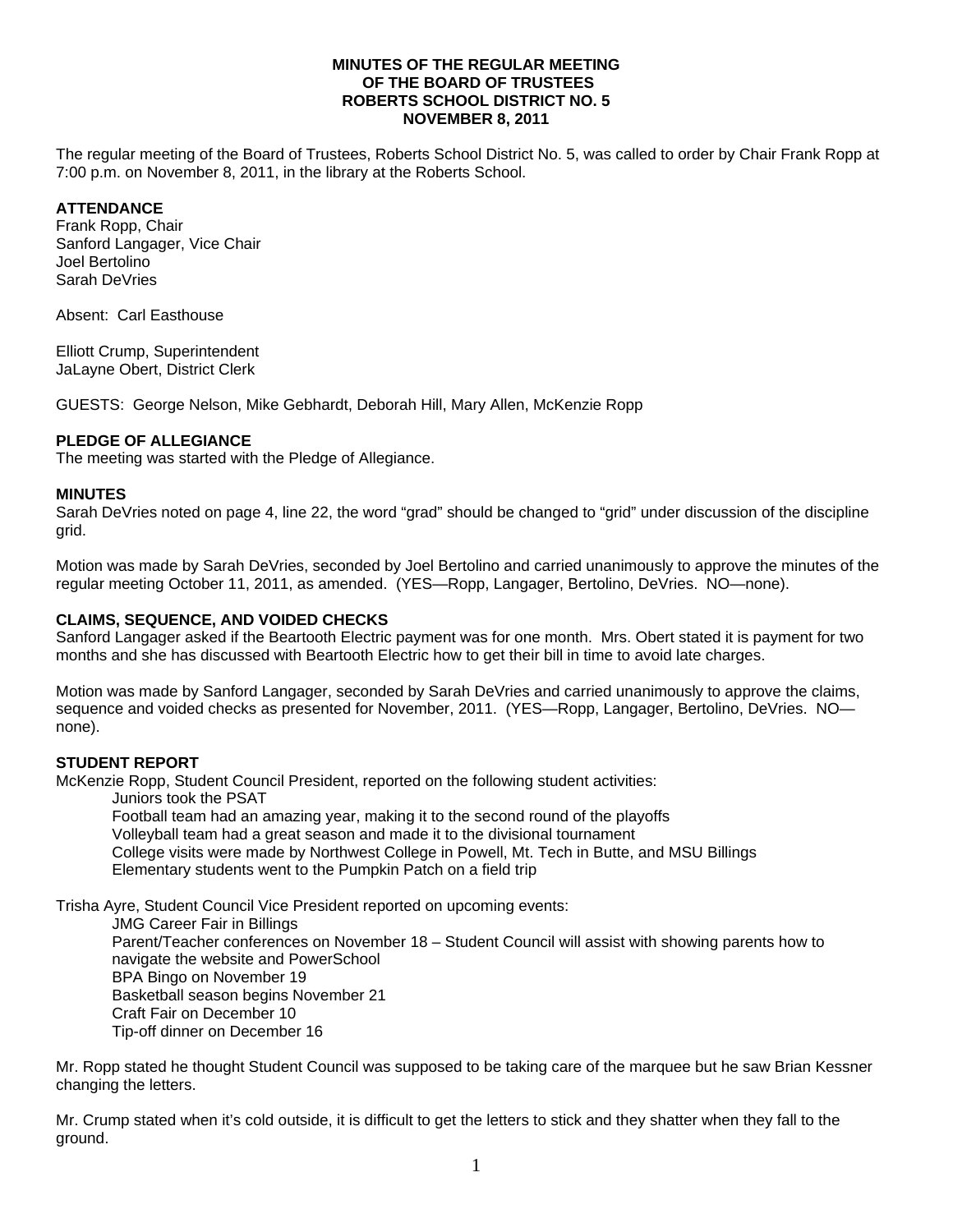### **TEACHER REPORTS**

Mary Allen and Deborah Hill delivered the teacher reports for the month.

Mrs. Allen stated she has two German classes and a newspaper class this year along with the library. She stated the Rocketeer is on the website and the students would like the computer tech to make the puzzle page interactive. She stated some of our students don't especially like to write and the newspaper class is a good learning experience for them. She stated the class will be taking a field trip on November 29 to tour the Billings Gazette and the Yellowstone Art Museum.

Mr. Langager asked what age group will be going on the field trip. Mrs. Allen stated it will be juniors and seniors as the photograph display at the art museum is pretty intense.

Mrs. Allen stated the library received a donation of books, some of which will go in the library and others will be put out for sale at parent/teacher conferences.

Mrs. Allen stated she is running a Pardon the Turkey contest with grades K-3 coloring turkeys and the rest of the school voting on which one gets pardoned.

Mrs. DeVries stated students really enjoyed the Columbus Day play.

Deborah Hill, on behalf of the elementary staff, thanked the Board for sending the elementary classes to the Pumpkin Patch. She stated everyone ate lunch at a park in Laurel and it was a great time for the students to interact with each other.

Mrs. Hill stated she is doing her parent conferences early as she has a personal conflict with the 18<sup>th</sup>. She stated her biggest challenge this year has been figuring out how to use the new reading program.

Mrs. Hill stated overall the year is going well and she is pleased with the schedule, has a great aide and appreciates Mr. Nelson and Mr. Neibauer helping with math. She added she had a great guest speaker, Gordon May, who talked to the students about geology.

Mr. Langager asked what the new program adds to the curriculum and is it overwhelming the students.

Mrs. Hill stated there is so much material and it is overwhelming for the students. She added she is going back to the old phonics program she used to use.

Mr. Langager asked if Mrs. Hill uses the Promethean Board. Mrs. Hill stated she uses it all day long and it is great.

#### **PERSONNEL**

COACHING STAFF – Mr. Crump recommended hiring Jené Reinhardt as assistant junior high girls' basketball coach.

Motion was made by Sarah DeVries, seconded by Sanford Langager and carried unanimously to hire Jené Reinhardt as assistant junior high girls' basketball coach. (YES—Ropp, Langager, Bertolino, DeVries. NO—none).

#### **NEW BUSINESS**

CHRISTMAS/WINTER HOLIDAY EVENT – Mr. Crump asked if the Board wanted to plan a holiday dinner for the staff.

Mr. Nelson and Mrs. Allen both stated the teachers enjoy the dinner.

Mr. Crump stated he is looking at December 19 as the date and will work on putting something together.

STUDENT HANDBOOK – Mr. Crump stated last meeting he brought some concerns Student Council had with the handbook and changes they would like to see. He stated he took those revisions to the teachers and got their recommendations and is now bringing the proposed changes to the Board (see attached) for the Dress Code, Student Lunch Recess Privilege, Use and Care of School Lockers. And Procedures for Properly Checking Out of School sections.

Mr. Langager stated his biggest concern with the Dress Code is the undergarments being covered.

Mr. Nelson asked when the rule is in effect, during the school day or does it also cover extra-curricular practices.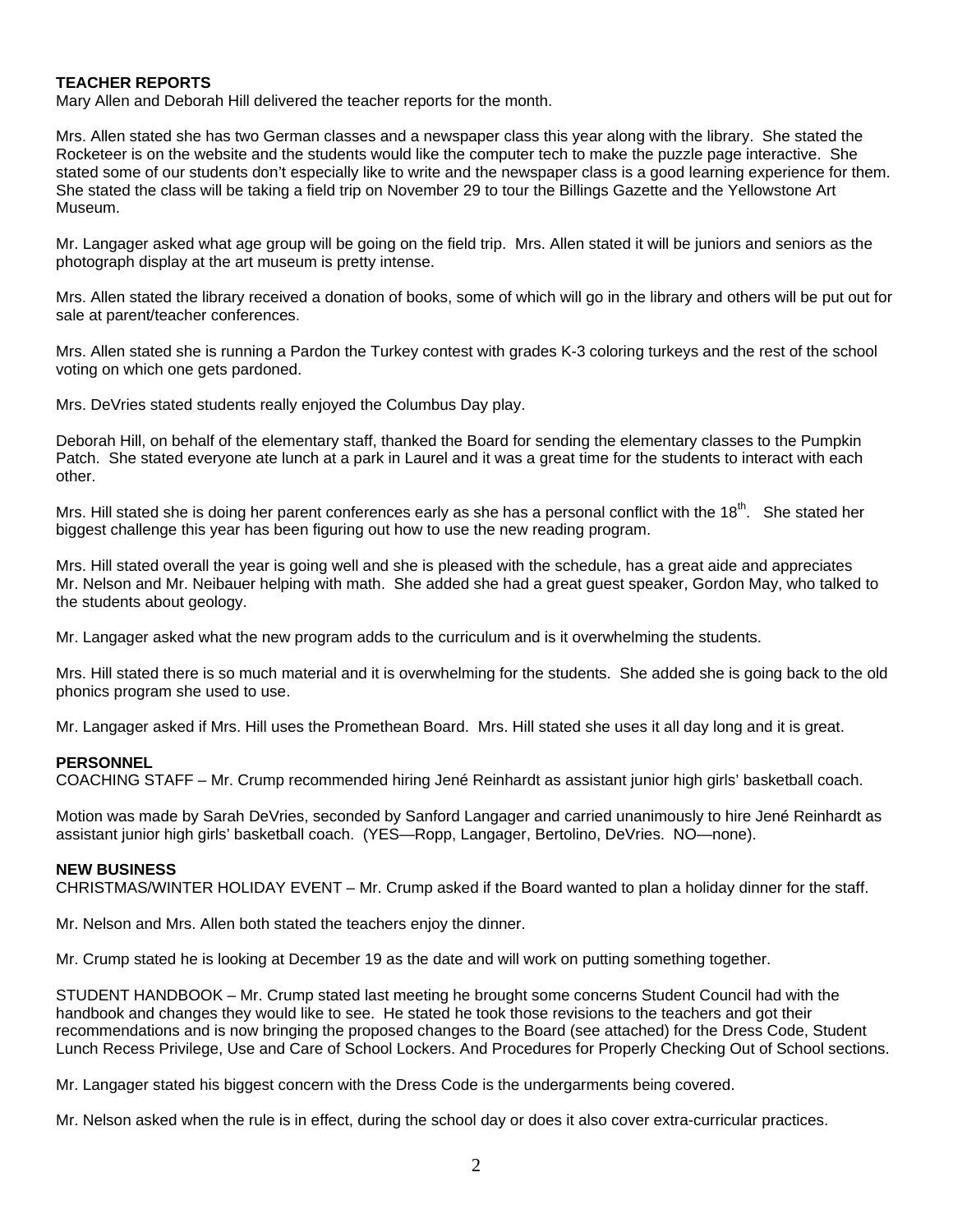Mr. Langager stated he feels the rule should be standard and covers anytime a student is in the building. He stated we need to set a rule and stick with it.

Mr. Nelson stated the volleyball coaches don't see anything wrong with the girls practicing in shirts that show their sports bras.

Mr. Ropp stated the girls cut part of the sides out of t-shirts so they're cooler

Mr. Crump stated this isn't a problem in basketball because we have practice jerseys and maybe there should be a practice uniform for volleyball.

Mr. Bertolino asked Mr. Langager if he approves of this wording. Mr. Langager stated he does.

Mr. Crump recommended the Board approve the Dress Code as presented.

Motion was made by Joel Bertolino, seconded by Sarah DeVries and carried unanimously to approve the Dress Code for the Student Handbook as presented. (YES—Ropp, Langager, Bertolino, DeVries. NO—none).

Mr. Crump stated the change in Student Lunch Recess Privileges allows students to go to their lockers during lunch to get things they need. He recommended its approval.

Motion was made by Sanford Langager, seconded by Joel Bertolino and carried unanimously to approve the Student Lunch Recess Privileges for the Student Handbook as presented. (YES—Ropp, Langager, Bertolino, DeVries. NO none).

Mr. Crump recommended approval of Use and Care of School Lockers in the Student Handbook. He stated it is a oneline change stating students are not to obstruct others in the hallways.

Motion was made by Joel Bertolino, seconded by Sarah DeVries and carried unanimously to approve the Use and Care of School Lockers in the Student Handbook as presented. (YES—Ropp, Langager, Bertolino, DeVries. NO—none).

Mr. Crump stated Procedures for Properly Checking Out of School has been changed to allow high school students to leave the premises at lunch time without checking out with the superintendent.

Motion was made by Sanford Langager, seconded by Joel Bertolino and carried unanimously to approve Procedures for Properly Checking Out of School in the Student Handbook as presented. (YES—Ropp, Langager, Bertolino, DeVries. NO—none).

VIDEO GUIDELINES – Mr. Crump stated he made the adjustments the Board discussed on the Video Guidelines on Activities Bus (see attached).

Mr. Nelson stated this whole issue really isn't a problem, it's just common sense.

Mr. Crump stated the guidelines call for the following:

| Grades K-5  | G-rated movies, PG with administrator approval (may require parental approval) |
|-------------|--------------------------------------------------------------------------------|
| Grades 6-8  | G-rated movies, PG with administrator approval                                 |
| High School | G-rated, PG, PG-13 with administrator approval                                 |

Mr. Crump stated a movie with an R-rating could only be shown to students 17 and older and only with a signed consent form.

Mr. Langager asked if an R-rated movie is appropriate for a 17 year old.

Mr. Nelson stated he would never show an R-rated movie on the activity bus.

Mr. Langager stated he would prefer the R rating not be included. Mr. Bertolino stated including it adds some flexibility.

Motion was made by Sarah DeVries, seconded by Joel Bertolino and carried to approve the Video Guidelines on Activity Bus as presented. (YES—Ropp, Bertolino, DeVries. NO—Langager).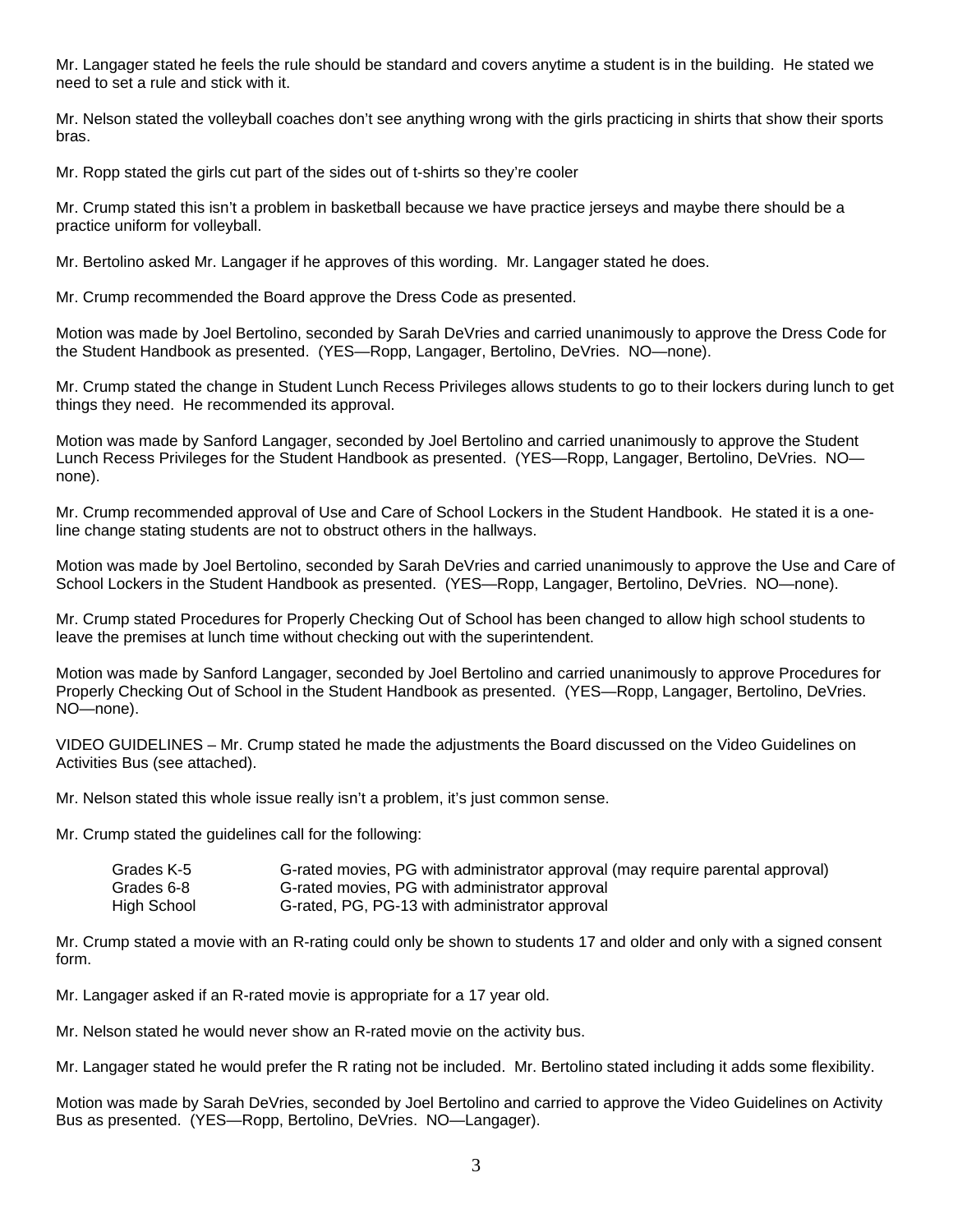#### **OLD BUSINESS**

TRUSTEE RECOGNITION – Mr. Crump presented an option for a gift for recognition of former trustees. The Board indicated approval of the proposal.

MAINTENANCE – Mr. Crump stated he spoke with the health inspector about using enzymes in the kitchen to control grease and he didn't feel they worked very well. He stated a grease interceptor is a much better idea and the district would have to obtain a permit and have it professionally installed because we are a commercial entity.

Mr. Langager asked what the expense of that would be.

Mr. Crump stated he will need to get a bid on the project.

SECOND READING Policy 7515 – FINANCIAL MANAGEMENT – Mr. Crump stated this policy is a required policy and recommended its adoption on second reading (see attached).

Motion was made by Joel Bertolino, seconded by Sarah DeVries and carried unanimously to adopt Policy 7515 – Financial Management, on second reading. (YES—Ropp, Langager, Bertolino, DeVries. NO—none).

SAFE ROUTES TO SCHOOL – Mr. Ropp asked if there was any update on the Safe Routes to School grant.

Mr. Crump stated because of changes in staff, the Department of Commerce extended the deadline for awarding grants this fall until the end of November.

Mr. Langager stated the state is aware that the district is interested in getting millings from the highway project for the parking lot.

BUS PURCHASE – Mr. Crump stated Roly DeVries got a quote from I-State Trucking on a new bus.

Mr. Ropp stated he has a couple concerns about this item. He stated he is still hesitant about some features on the busses being manufactured now and if we wait another year or two to buy a new bus, those problems may be worked out. He stated if it is going to cost \$4100 to fix the oil leak on Mr. Sederberg's bus, maybe we should get bids on that job. He added this is not the right time to buy a bus as we may be having to run a mill levy.

Mr. Ropp stated this item is tabled for the present time.

Mrs. Obert stated if and when the Board makes the decision to purchase a bus, there is a bid process that needs to be followed.

#### **SUPERINTENDENT REPORT**

SUPERINTENDENT SCHEDULE – Mr. Crump stated basketball will be starting on November 21. He stated meetings he attends on a regular basis include the South Central Administrators, Carbon County Superintendents, Special Ed Co-op Board, and Child Protective Services.

PROGRAM UPDATE – Mr. Crump stated there were some issues with the ski program last year and when we received the final bill, the general fund had to supplement the program where it had been self-sufficient in previous years. He stated if the program is going to continue we need to find a different way to offer it.

Mr. Nelson stated someone is going to have to volunteer to run the program and that takes a great deal of manpower.

Mr. Bertolino stated we should put some information together and send it to the Roberts Community Foundation to see if they can help with the organizing or funding.

HOBY – Mr. Crump stated we may need to look at the process we use for sending students to events such as Girls State, Boys State, or HOBY because at the present time the Board isn't being informed of whom is attending until they present to the Board to be reimbursed. He stated a system needs to be in place where the Board approves the student selected to attend before attending the event.

Mr. Ropp stated we may also need to look at the selection process.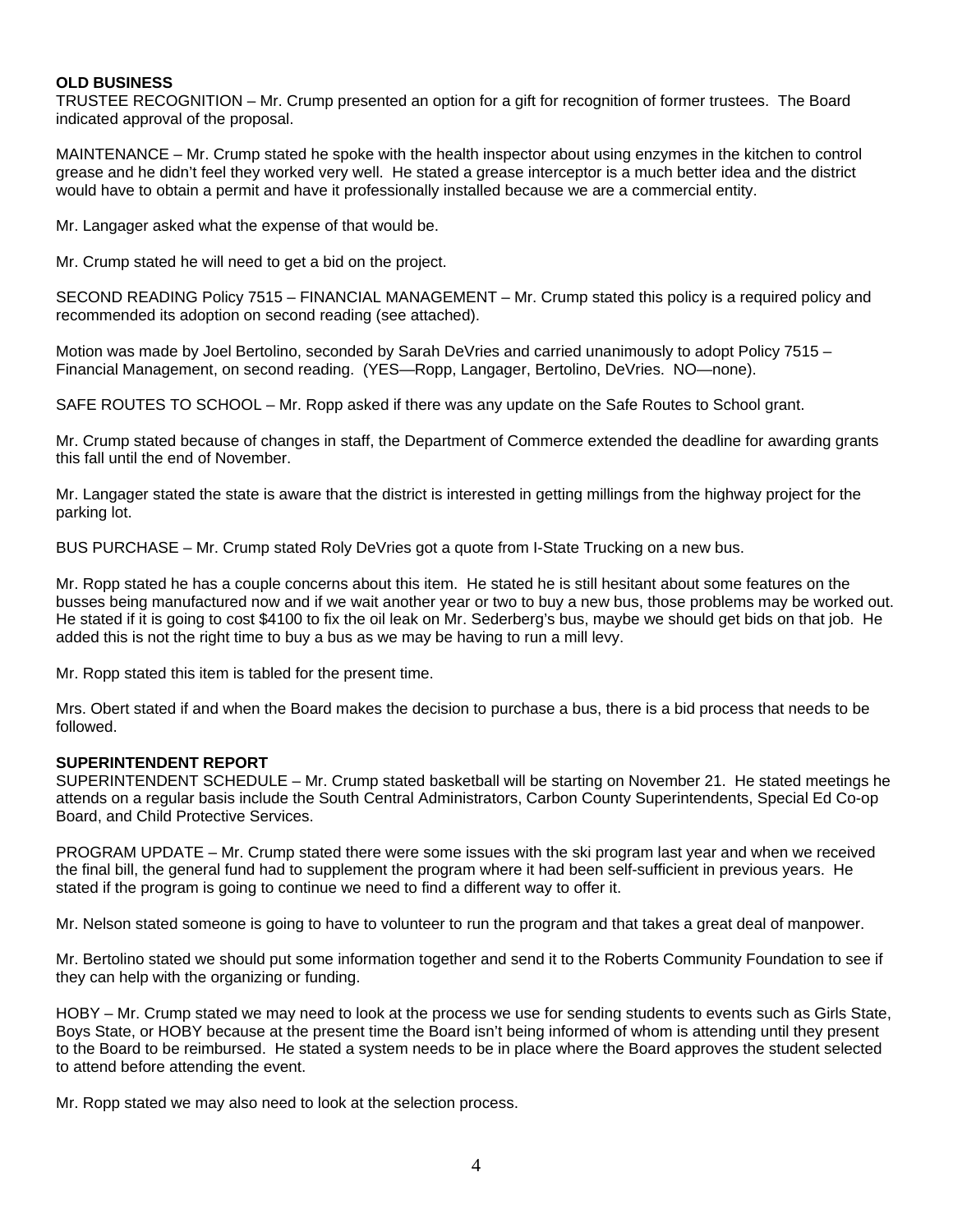Mr. Crump stated with that in mind, Katie Bertolino has applied to attend HOBY (Hugh O'Brien Youth) next summer and she probably will only attend school here for part of the year. He stated he has told the counselor that in order for Katie to be reimbursed for her registration from the Board, she would have to be enrolled as a student and present to the Board next fall.

MQEC - MQEC (Montana Quality Education Coalition) is taking the state of Montana back to court over school funding and is asking for support. Mr. Crump stated MQEC tends to represent larger districts and he is recommending we not join the group at this time.

PARENT-TEACHER CONFERENCES – Mr. Crump stated as reported earlier, parent-teacher conferences are scheduled for Friday, November 18, 2011.

MISCELLANEOUS – Mr. Bertolino stated Elta Ayre of the Roberts Community Foundation emailed about lighting concerns around the school and with the marquee.

Mr. Crump stated he didn't know the marquee had lights and when checking with Brian Kessner, discovered it does and it is now lit. He stated there are some lights out around the building and Mr. Kessner will be working on those.

Mr. Bertolino stated Mrs. Ayre was questioning if this was an economic issue and if the district needed financial assistance from the foundation.

\_\_\_\_\_\_\_\_\_\_\_\_\_\_\_\_\_\_\_\_\_\_\_\_\_\_\_\_\_\_\_\_\_\_\_\_\_\_\_ \_\_\_\_\_\_\_\_\_\_\_\_\_\_\_\_\_\_\_\_\_\_\_\_\_\_\_\_\_\_\_\_\_\_\_\_\_\_

#### **ADJOURNMENT**

Mr. Ropp adjourned the meeting at 9:30 p.m.

Board Chair **District Clerk**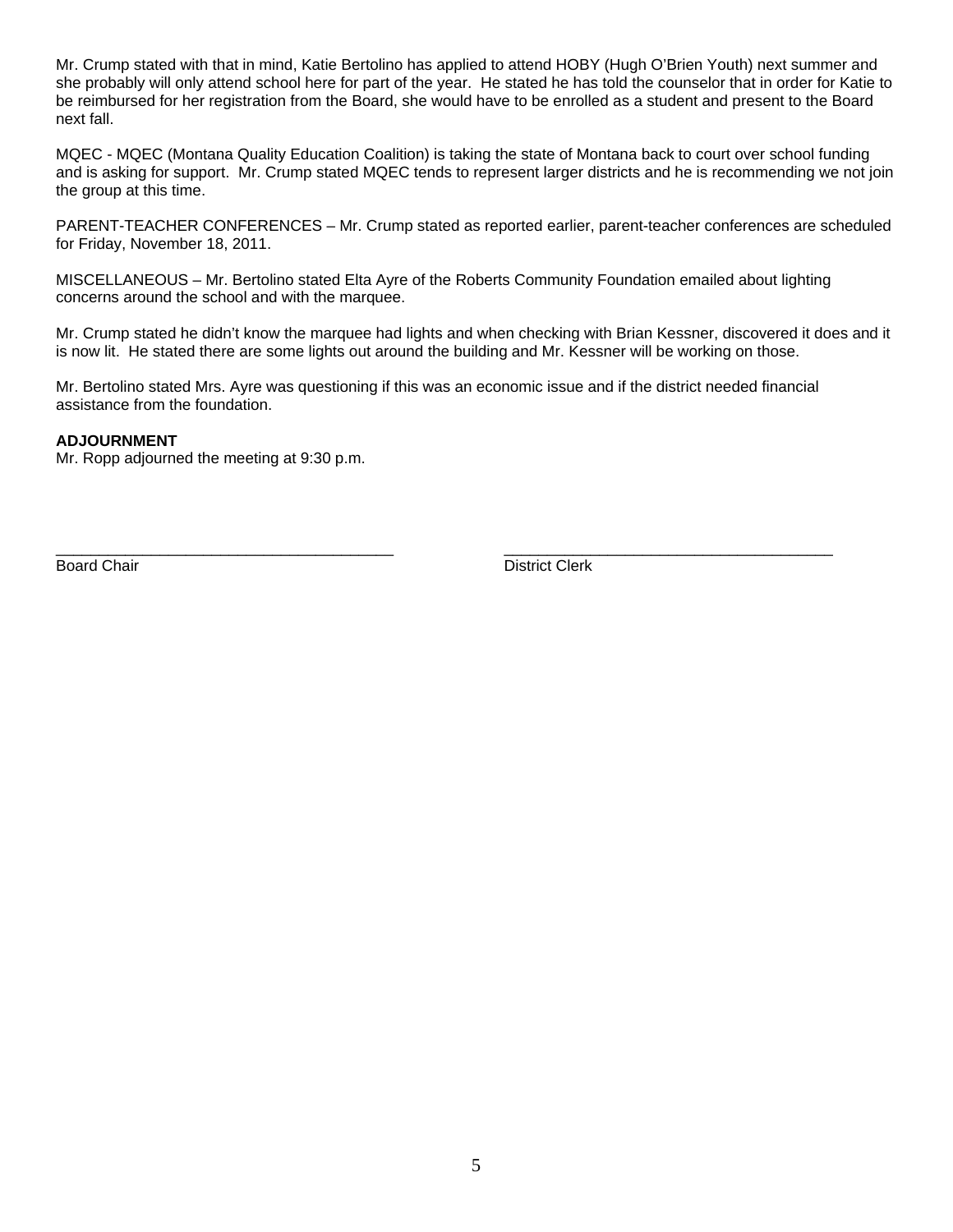# **STUDENT LUNCH RECESS PRIVILEGES**

High School students (9-12) may leave campus at lunch, but are not permitted to drive vehicles during school hours (8:00 am until 3:30 pm). Exceptions may be made by the Superintendent due to extenuating circumstances.

Junior High students (7-8) may walk home and eat lunch with written permission from their parent/guardian. These Junior High students are not to go to any other destination during the lunch hour with the exception of home and are not to bring other students with them.

Elementary students (K-6) are to stay on campus at all times during school hours unless they are signed out by a parent/guardian. (8:00 am until 3:30 pm).

Any student that fails to abide by these rules will face disciplinary action through the Office of the Superintendent.

Students in grades 7-12 are to stay in the new gymnasium and foyer area during the lunch hour, if they choose to stay in the building. Students are not to loiter in the lower hallway; nevertheless, they are allowed to retrieve items from their locker. The lower gymnasium is closed during lunch unless the duty teacher is supervising in the lower gymnasium.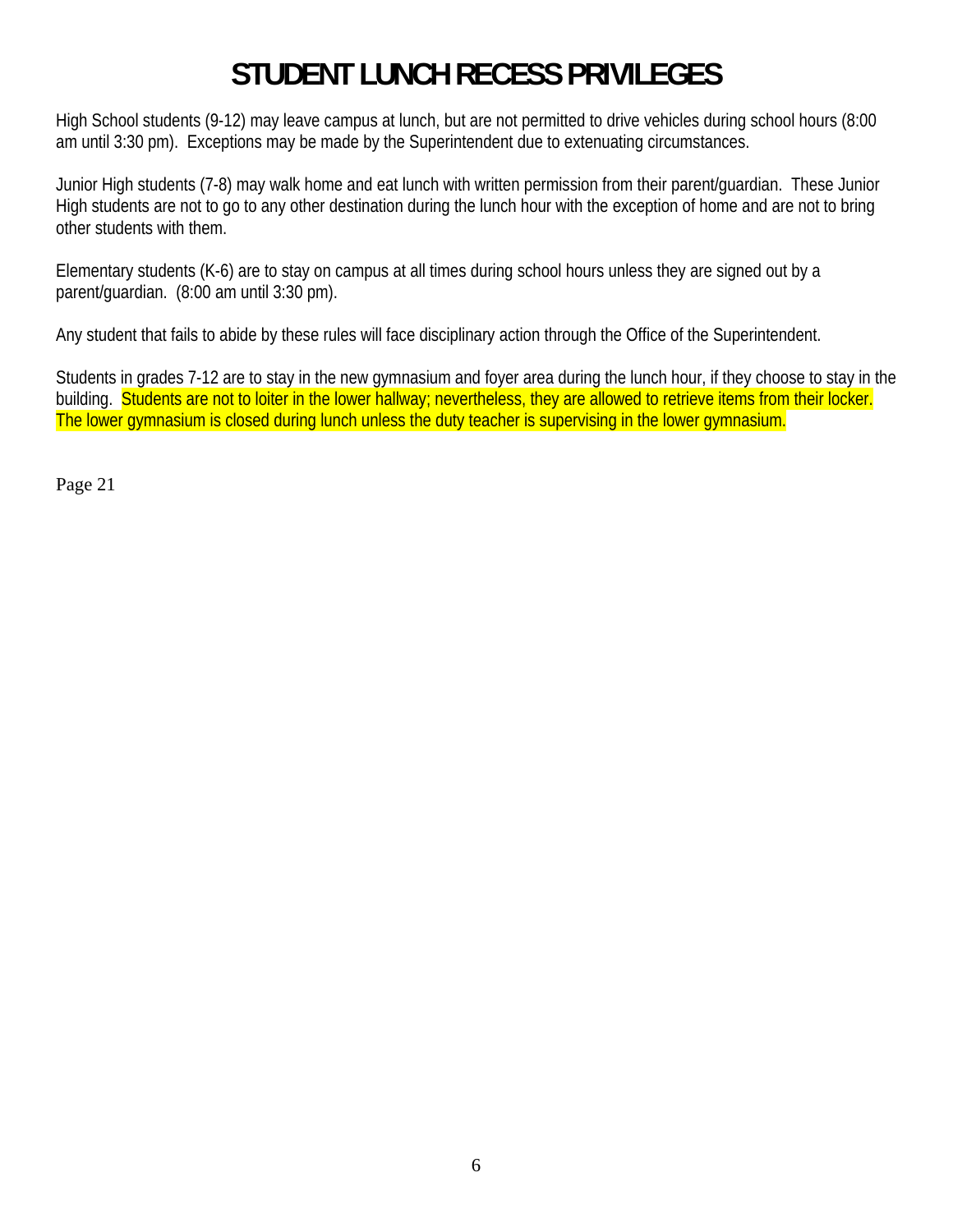# **DRESS CODE**

The Administration recognizes the effect which student dress and grooming have upon student behavior and their commitment to learning. It further recognizes the role of parents in assisting their children in making the appropriate choices regarding clothing, accessories and personal appearance.

In order to maintain an atmosphere conducive to learning, the administration requires that all students will exercise good taste with regard to their personal appearance. Attire which is disruptive or could present a health or safety problem is not appropriate.

Examples of dress that are not appropriate include, but are not limited to, the following:

- 1. bare feet
- 2. shirts that do not cover the midriff
- 3. hats and caps may not be worn in the building at any time during school hours
- 4. clothing with obscene language or promotes sexual connotations
- 5. clothing that advertises alcohol, illegal drugs, tobacco
- 6. dresses, tops or shirts must be two inches wide on the shoulders
- 7. skirts, dresses or shorts must cover the leg to the mid-thigh at a minimum.
- 8. under garments will be covered at all times. Compression shorts and sports bras are considered a part of your undergarments unless required for an extracurricular event.

Clothing or appearance that disrupts the educational process of others is inappropriate during the school day.

\* Your second offense will result in an issuing of a disciplinary slip.

*The Superintendent's judgment is final on all issues concerning the dress code at Roberts Public School.*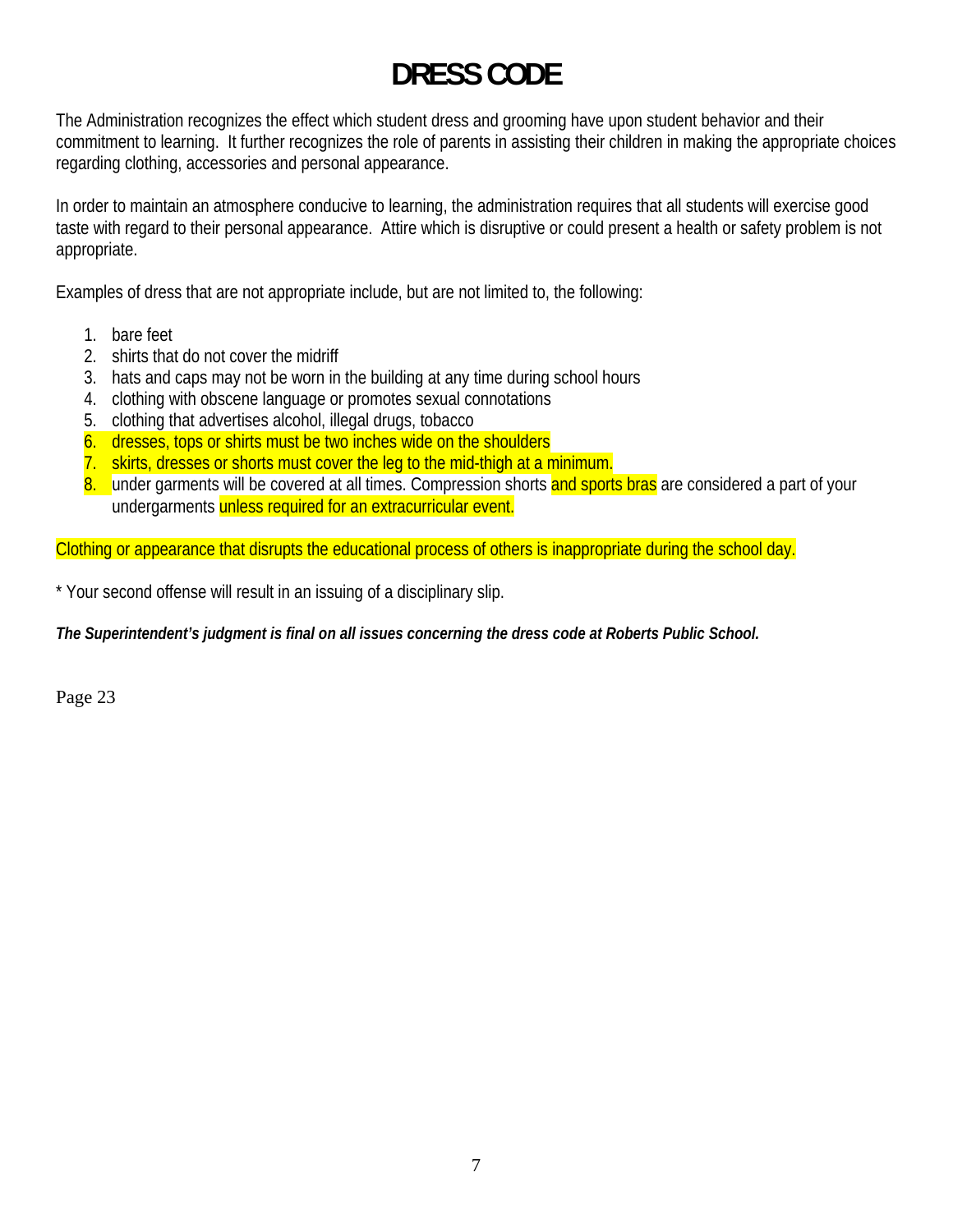# **USE AND CARE OF SCHOOL LOCKERS**

Students are assigned lockers and are responsible for the contents of the assigned locker. Students are not allowed to change or trade lockers without permission of the Superintendent of Schools. Students are encouraged to lock their lockers. A key or combination should be left with the office on your student information sheet. Students are advised against leaving money or any other valuables in their lockers. It is further expected that all students will keep the areas around their respective lockers clean and free of personal possessions and debris. No stickers, posters or pictures that are not considered respectful and tasteful are allowed on lockers.

Students are not allowed to obstruct the normal movements of others in narrow hallways.

The Superintendent is responsible for conducting and supervising routine inspections of all lockers.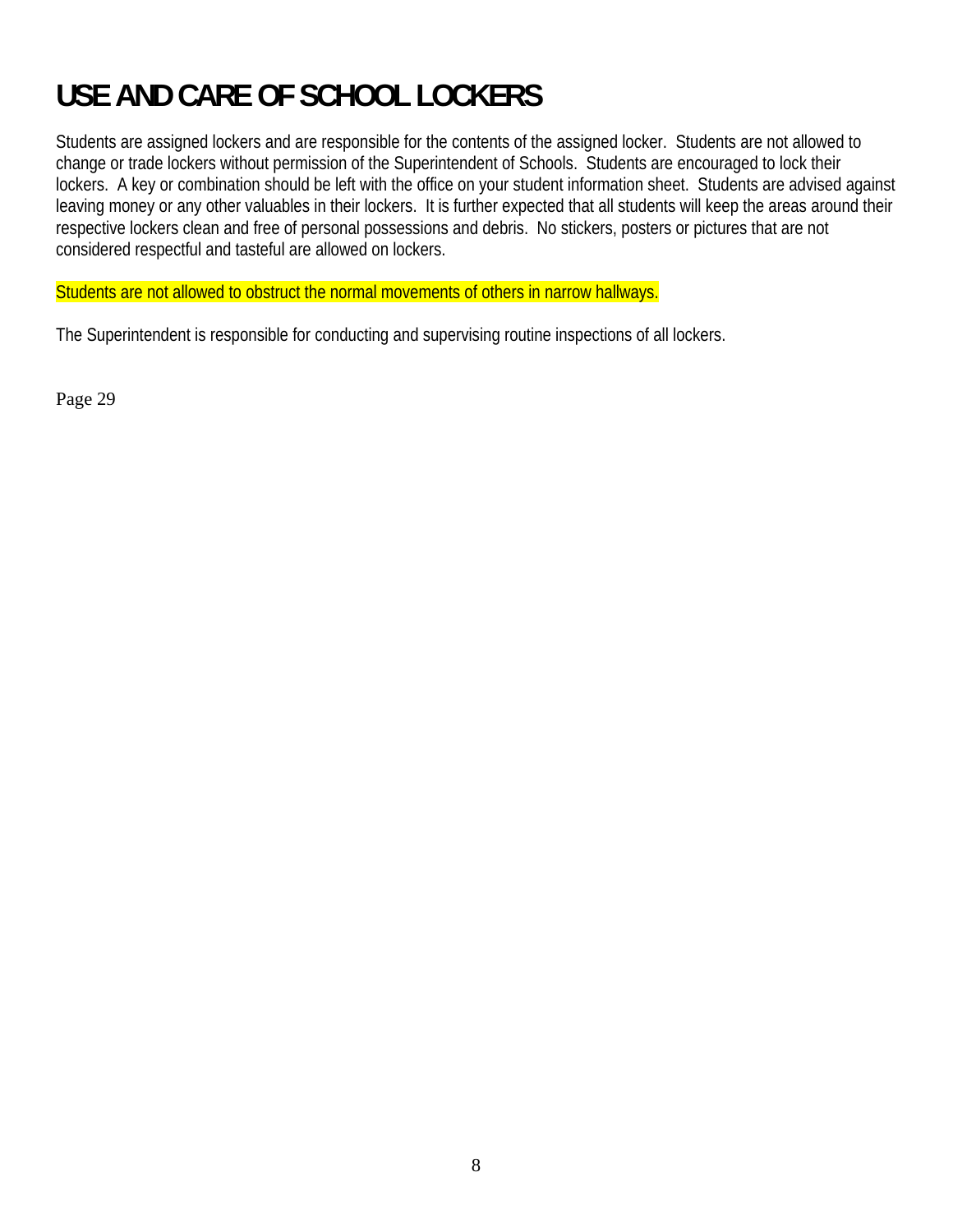# **PROCEDURES FOR PROPERLY CHECKING OUT OF SCHOOL**

It is important that the Superintendent and office know when a student leaves school grounds because of legal requirements.

Students may leave the school premises only with the permission of the Superintendent during regular school hours except during lunch. During the lunch hour, high school students may leave the school premises but may not drive a vehicle. Elementary and junior high students are not allowed to leave the school grounds during the lunch hour unless extenuating circumstances occur with direct permission of the Superintendent.

If it becomes necessary for a student to leave school at anytime, students must check out through the office with WRITTEN or VERBAL parental permission before leaving the school grounds.

Students who fail to follow this procedure will be considered "unexcused" and will be disciplined accordingly. Students who check out because of illness must go straight home and call the office when they arrive there. Students are not to check out to run errands for individual teachers. Only student office aides will be allowed to run errands with the permission of the Superintendent.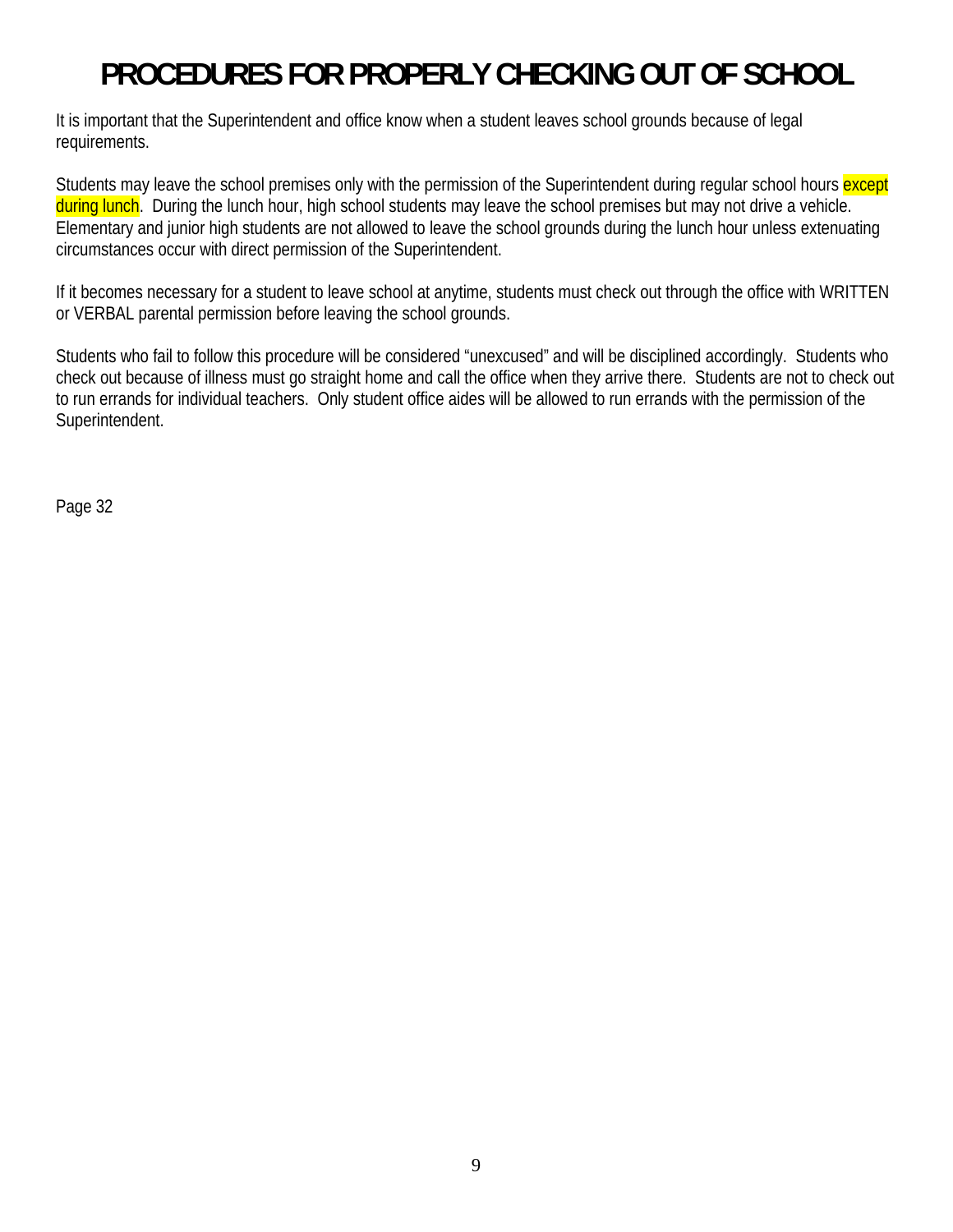# **VIDEO GUIDELINES ON ACTIVITIES BUS**

# **Purpose:**

The Roberts School District maintains an activities bus for the transportation of our student-athletes and club activity participants. When travelling long distances we believe that having the ability to show videos helps drivers, coaches and/or advisors maintain a safe environment. The following guidelines will be adhered to when selecting a video while on the activities bus.

# **Videos will be Age Appropriate:**

Elementary Level (K-5): Only G rated videos may be shown without parental and/or administrative permission. Any PG rated video to be shown on the activities bus where elementary level students are present must be approved by the administrator. Additionally, the administrator may require students to get signed parental permission to watch the video. Each student on the activities bus must have a completed consent form for the video is to be shown if the administrator requires parental permission.

Middle School Level (6-8): G and PG rated videos may be shown without parental permission; however, a PG rated video to be shown on the activities bus must be approved by the administrator. No PG-13 movies will be allowed.

High School: G and PG rated videos may be shown without parental permission. Any PG-13 rated video to be shown on the activities bus where high school students are present must be approved by the administrator. R rated movies may only be shown to students age 17 or older and be accompanied by a signed consent form.

## **Steps for Administrative Approval:**

When a coach or advisor desires to show a video that requires administrative approval the coach or advisor must first preview the film to determine if, in his/her professional judgment, it is appropriate for student viewing. If it is, the video must be presented to the superintendent for his/her final approval.

Upon receiving a request for approval, the superintendent will follow the following guidelines to determine the video's appropriateness:

- The age, maturity and sophistication of the group of students; The movie or video's MPAA rating or television parental guidelines rating;
- The presence of profanity, sexual content, prejudicial stereotypes, or violence in the movie or video;
- The student, teacher, and community interest in viewing the particular movie or video.

*Note:* Coaches, advisors and administrators will demonstrate caution in approving films with unnecessarily graphic violence, unnecessary sexual content/behavior, racially inflammatory epithets, or obscene language. They will also avoid approving movies inherently propagandistic or make one-sided presentations of controversial topics. If the teacher has any questions about how established district criteria apply to the film, he/she shall confer with the superintendent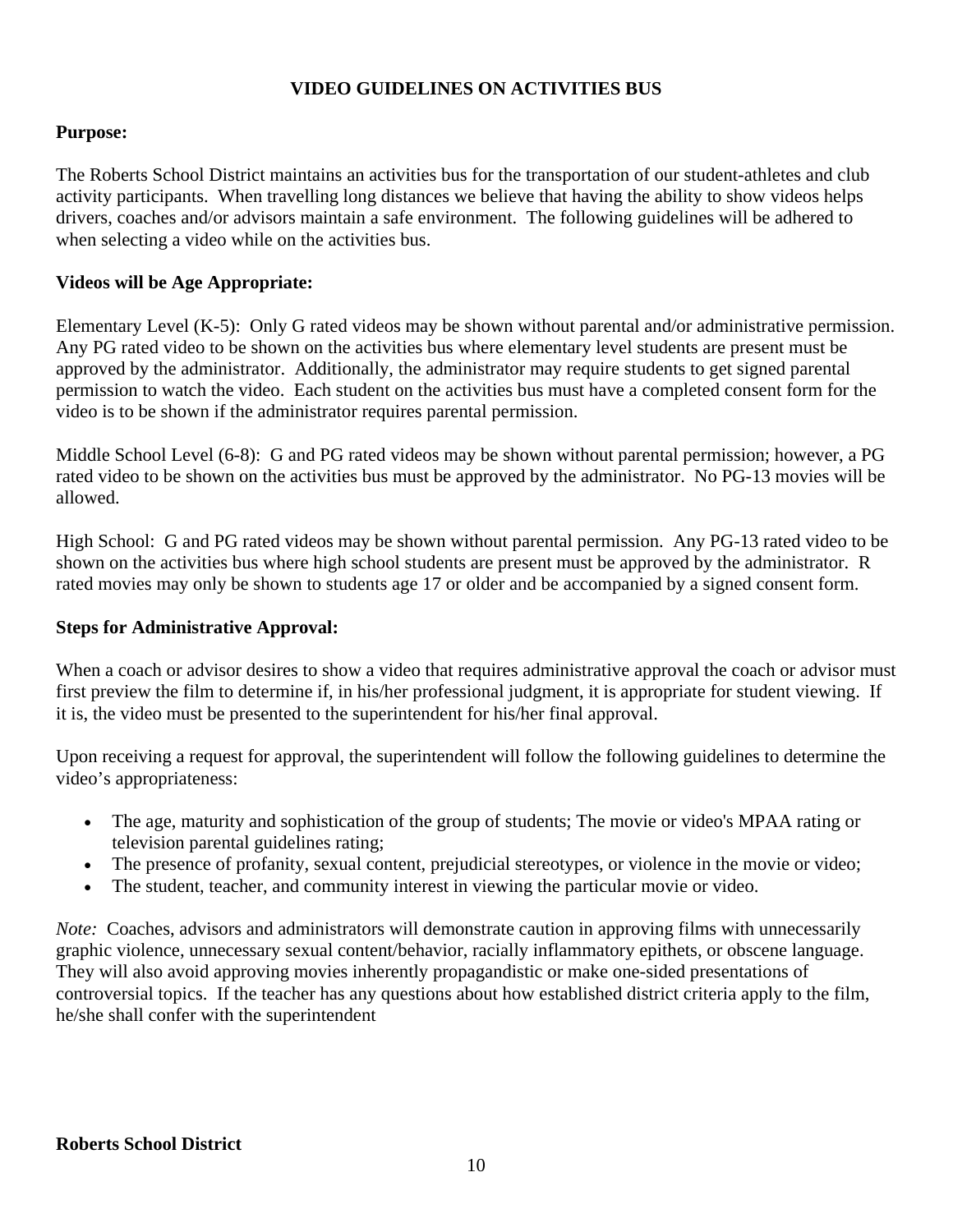## **FINANCIAL MANAGEMENT** 7515

## Fund Balances

## *[Note: The provisions of this policy include the provisions of Statement No. 54 of the Governmental Accounting Standards Board (GASB).]*

## **I. PURPOSE**

The fund balance policy establishes a framework for the management of all excess funds managed by the Roberts School District. The policy is in accordance with GASB Statement 54; management of fund balance. It also provides guidance and direction for elected and appointed officials as well as staff in the use of excess funds at year-end.

## **II. SCOPE**

This fund balance policy applies to all funds in the custody of the School District Business Manager/Clerk of the Roberts School District, Roberts, Montana. These funds are accounted for in the District's annual audited financial reports and include, but are not limited to, the following:

- General Fund
- Special Revenue Funds
- Capital Project Funds
- **Enterprise Funds**
- Any new funds created by the District, unless specifically exempted by the governing body; in accordance with state law or GASB pronouncements.

# **III. CLASSIFICATION OF FUND BALANCES**

The school district shall classify its fund balances in its various funds in one or more of the following five classifications: non-spendable, restricted, committed, assigned, and unassigned.

# **IV. DEFINITIONS**

A. *Fund balance*---means the arithmetic difference between the assets and liabilities reported in a school district fund.

B. *Committed fund balance—*amounts constrained to specific purposes by the District itself, using its highest level of decision-making authority; to be reported as committed, amounts cannot be used for any other purpose unless the District takes the same highest-level action to remove or change the constraint.

C. *Assigned fund balance—*amounts a school district *intends* to use for a specific purpose; intent can be expressed by the District or by an official to which the Board of Trustees delegates the authority

D. *Non-spendable fund balance—*amounts that are not in a spendable form (such as inventory) or are required to be maintained intact (such as the corpus of an endowment fund)